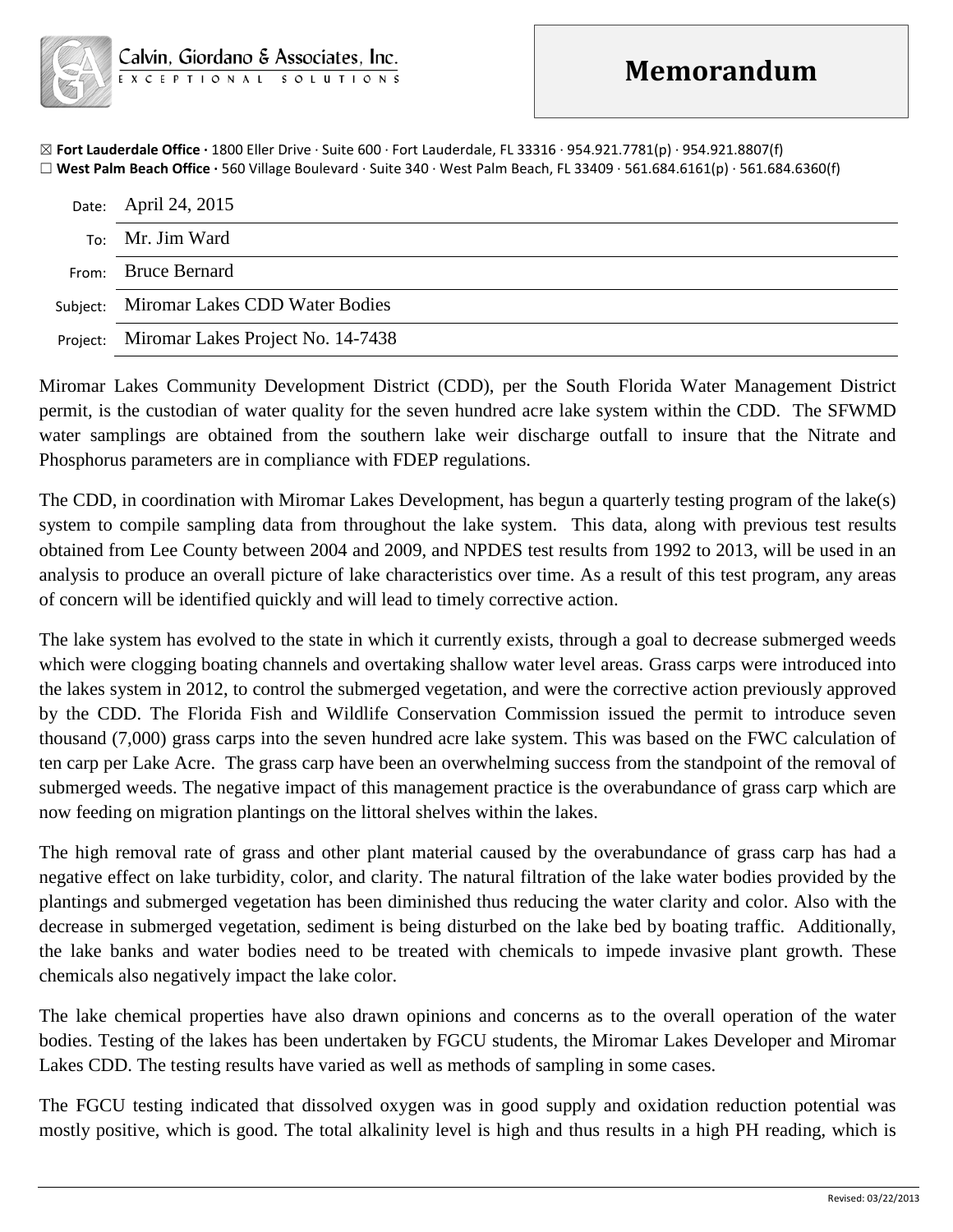

typical for an old mine pit. The testing also showed limited nitrogen, because of excessive amounts of phosphorus found in the lake from these samples. The overall opinion of Dr. Serge Thomas of FGCU, from his e-mail dated January 14, 2105, is that the lake is well eutrophic and possible hypereutrophic, and if steps were not taken the lake might go down a similar path as Lake Trafford. Dr. Thomas's opinion is that the lake system has not been impacted to the point where there is no possibility to return to normal, because the profiles are quite good.

The Miromar CDD test results indicated a different condition of the lake system and the lake system imminent demise may have been exaggerated. Mr. Bill Kurth, the Director of Operations for Lake Masters, stated in e-mails dated January  $29<sup>th</sup>$  and February 9, 2015, that the results of phosphorus levels within the lake system, has the lakes condition as mesotrophic not eutrophic, much less hypereutrophic. The phosphorous readings were .023 ppm which is four times below the 0.1 ppm level, where concerns arise for lakes. The nitrogen level was higher than previously reported, but still within the normal range. Mr. Kurth examined the historical data, and it indicates that total phosphorus levels have consistently declined each year since the community started, even though a spike in the levels occurred in 2013. This was due to the release of nutrient by dying submerged weeds. Except for the slight and temporary spike in levels, the lake system has actually been improving over the development's history. Continued testing by all parties will further provide additional data to monitor any fluctuations in the lake system characteristics.

The one major concern is the continued activity of the grass carp. It is now apparent that the lake areas have an abundance of grass carp, which are decimating mitigation plantings within the littoral shelf and preventing grass to grow on the lake bed. The following are observations of the littoral plant material from Lake Masters: construction has altered some of the planting areas, the area along existing Lake 5 consists of mostly Rip Rap shoreline, and all of the non-attached lakes still have their plants, except for the portion of Lake 6 that is attached to the big lake.

The area at the end of Novelli Ct. is almost devoid of its plantings, as are areas in the small canals that are part of Lake 5 and small fingers of Lake 6. Lake Masters dug up some rhizome and root mass and believe that some of it is viable littoral plant materials, with new leaves emerging in some cases. It is their opinion that when the temperature warms and the rain begins, the plant material out of the water will throw new leaves. It is Lake Masters estimate that 50 % of the plant material still exists. It is our opinion that few will recover, but that some replacement plantings will be needed to comply with the County specifications. Littoral shelf barriers will need to be constructed to protect any existing plants, plus the new planting from the grass carp. These barriers will need to be installed in areas where the water is a few feet over the shelf.

The first stage of barrier installation has an estimated cost of \$8,000. Replanting of the littoral shelf for the coming fiscal year is estimated at \$15,000. Proposed for the next two years, are additional planting and barrier's to meet mitigation requirement benchmarks for Miromar Lakes CDD.

The reduction of the grass carp population will be needed to allow for the regrowth of the littoral shelf planting and grass beds Miromar Lakes CDD has requested that the FWC grant a removal permit for the grass carp with a recommendation for amount of carp to removed. Once the permit has been issued, it will be up to the permit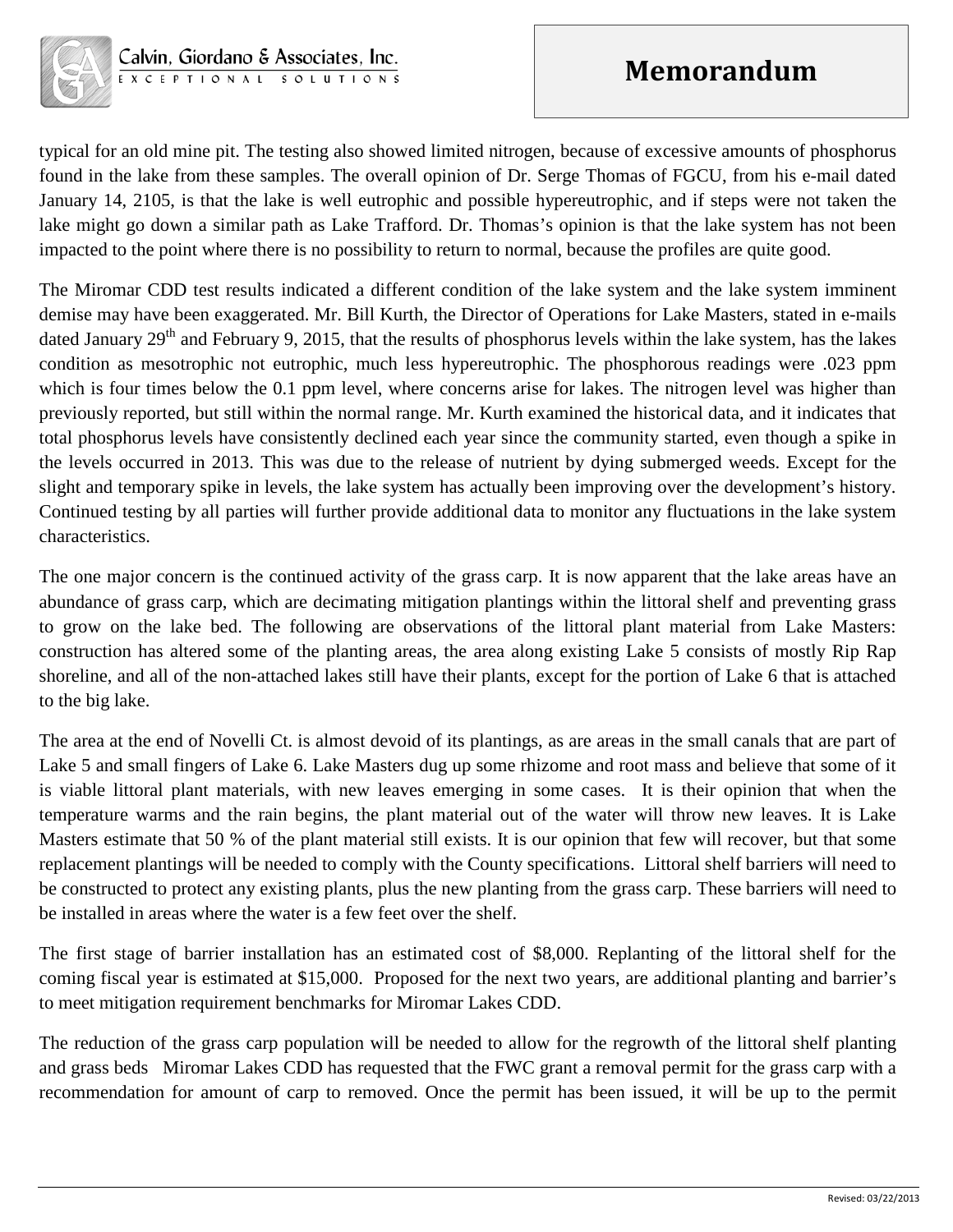## **Memorandum**



holder, Miromar Lakes CDD to approve a removal technique and disposal policy for the grass carp within the lake system. Some options have been provided that may be considered for this task:

- 1. Spear fishing- FGCU has a spear fishing club that can be utilized to help remove grass carp. This will be as an additional resource for removal, because of the small yield expected from this process.
- 2. Netting- there is many different styles of hoop or sweeper nets to use to remove grass carp. There is also commercial netting that can be used for this purpose. Removal will be dependent on the amount of fish net traps set and time allocation for removal of the carp.
- 3. Fishing Tournament- if applicable, engage a local fishing club and run a grass carp fishing tournament within the lake system for two days with prize money for amount of carp removed and total pounds of carp removed. You can also have Miromar Lakes residents, who fish the lake included in their own tournament at the same time and award same prize package for their fraction of the tournament.
- 4. Electric Stunning- the generating of electric current into an area of the lake to shock the grass carp. The carp will then float to the water's surface for removal by netting, while in this temporary state.
- 5. Water Current -using a motor and pump to create a current within the lake that the grass carp would hopefully follow. This current would lead to a designated canal where a netting or barrier would be installed to trap the carp in this area. Once this is accomplished, the carp would then need to be removed by additional netting.

An estimated amount of \$30,000 to \$45,000 dollars is anticipated for this removal process and is dependent on time resistant's for the method selected. This does not include any unforeseen costs for the disposal of the grass carp, once they are removed from the lake.

At the meeting held on April  $2<sup>nd</sup>$  at the Miromar Lakes Clubhouse between interested parties dealing with the water bodies adjacent to this community, the topics outlined above were all discussed at length. In attendance were Serge Thomas, Win Everham and Toshi Urakawa of FGCU, Mike Elgin of Miramar Development, Bill Kurth of Lake Masters, Charlie Krebs of Hole Montes, Paul Cusmano and Bruce Bernard of CGA.

The initial discussion dealt with the grass carp removal, methods of removal, permit for grass carp removal, grass carp disposal, and location to perform this removal. The consensus of those in attendance supported removal through a spear fishing type approach by way of commercial fisherman in a selected location along with the FGCU spear fishing club participation. The other removal options were weighed but were not chosen based on the time frame required for removal, method of extermination, and lake community disruption. The disposal methods are being explored by CDD Asset Staff along with approved disposal sites. It was relayed to the group that the CDD had already begun the process of applying to the FWC for a grass carp take permit and have requested the amount of grass carp allowed to be removed from the lake system by the FWC.

FGCU (Toshi Urakawa) mentioned that a controlled area should be established in a couple of lake locations to analyze which mitigation plantings still exist, if the plants will regenerate, and what type of replacement plants should be installed. Bill Kurth of Lake Masters, mentioned that any planting should be done with material undesirable to the grass carp. Different plant and grass varieties were discussed and will be proposed for littoral shelf replanting when it occurs. Once the controlled areas have had a few months to simulate growth, there will be